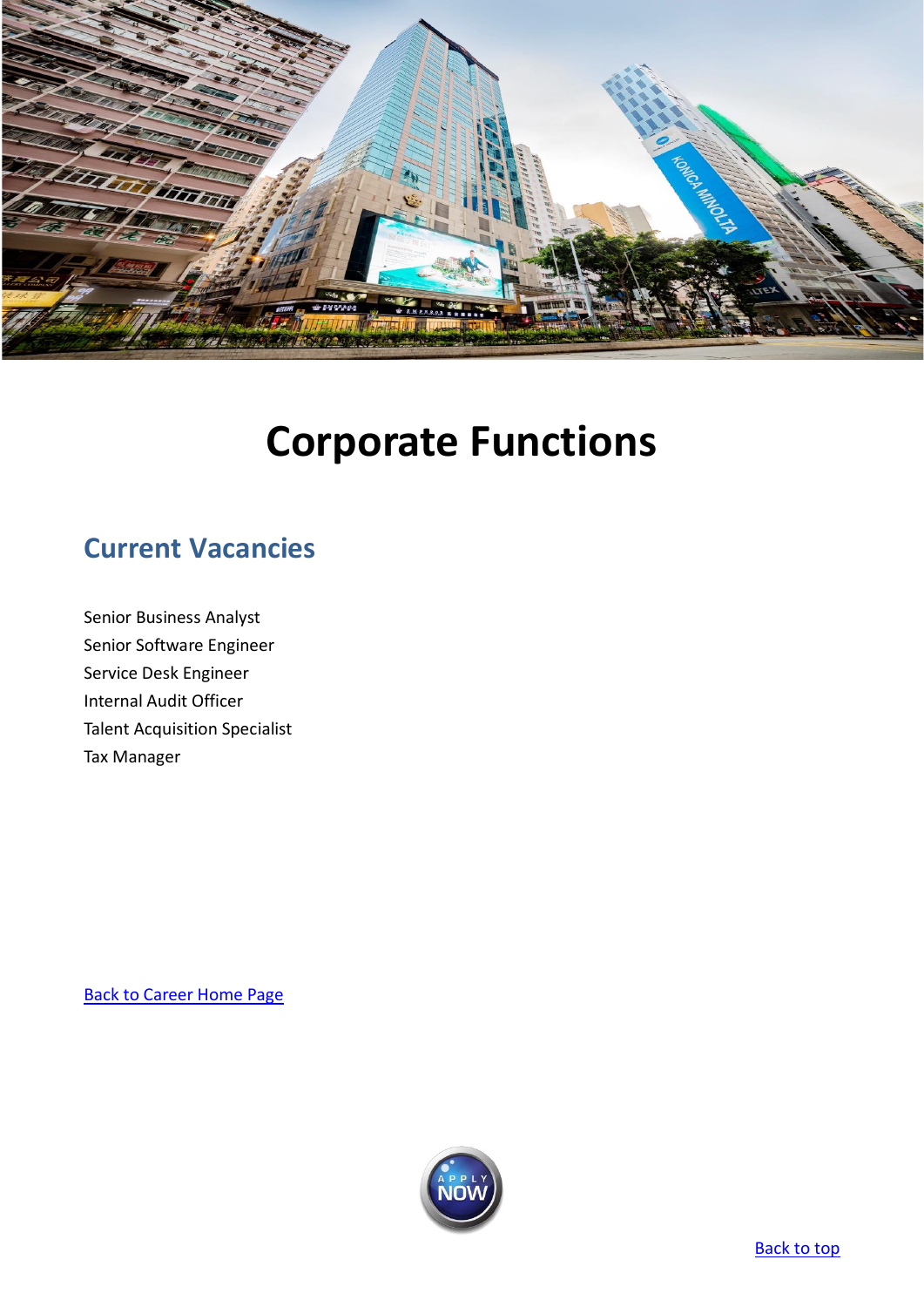

## **Senior Business Analyst**

#### <span id="page-1-0"></span>**Responsibilities:**

- Assist project manager to implement across software development life cycle (SDLC), including project tracking, requirement gathering, technical / non-technical documentation, quality assurance and system go-live.
- Perform project progress monitoring, report project status and project risk to project manager.
- Perform business analysis, user requirement collection and assist stakeholders in developing business process flow
- Translate business requirements into functional design, business workflow specification
- Understand the needs, facilitate and balance the requirements amongst multiple business stakeholders and recommend solutions
- Implement As-Is to To-Be change of business systems
- Proactively bridge the gap between business stakeholders and development team / vendors and liaise with those team on resources allocation and scheduling of tasks
- Communicate and prepare documents and technical information in line with agreed processes and procedures
- Prepare test plans, conduct quality assurance test, coordinate UAT including issue tracking & fixing activities and providing end user training when necessary
- Closely work with end-users to perform SIT, UAT, Performance Test, Production rollout and post-implementation support
- Manage and monitor various projects and able to deliver agreed solution on time
- Liaise with vendors for requirement, quotation, contracts and implementation

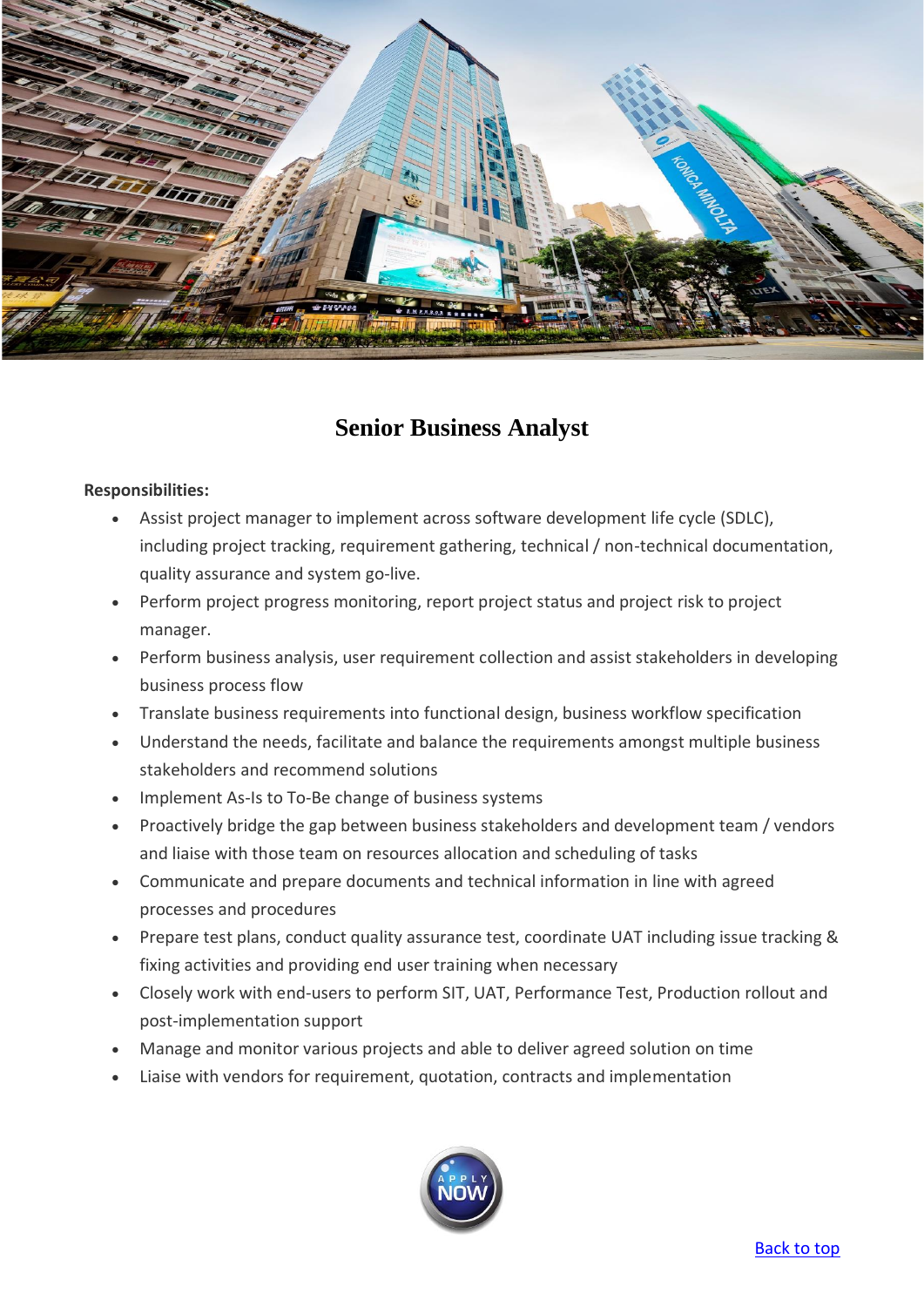

- Bachelor degree in Computer Science / Information Management / Business Studies or related disciplines
- Experience in HR systems or Accounting systems is an advantage
- Experience in workflow application, RPA, BPM, BI tool and dashboard development is a plus
- Experience in assisting project implementation of large-scale applications (e.g. ERP) is preferred
- Minimum 5 years of experience as Business Analyst
- Strong in collecting user requirement, analysis, and transforming to prototypes for development
- Proven track record for managing vendor along the whole SDLC
- SQL skillset is preferred for troubleshooting / data extracts
- Excellent analytical and problem-solving skills
- Self-motivated, Strong interpersonal skills and a good team player
- Good command in Cantonese, Mandarin and written English

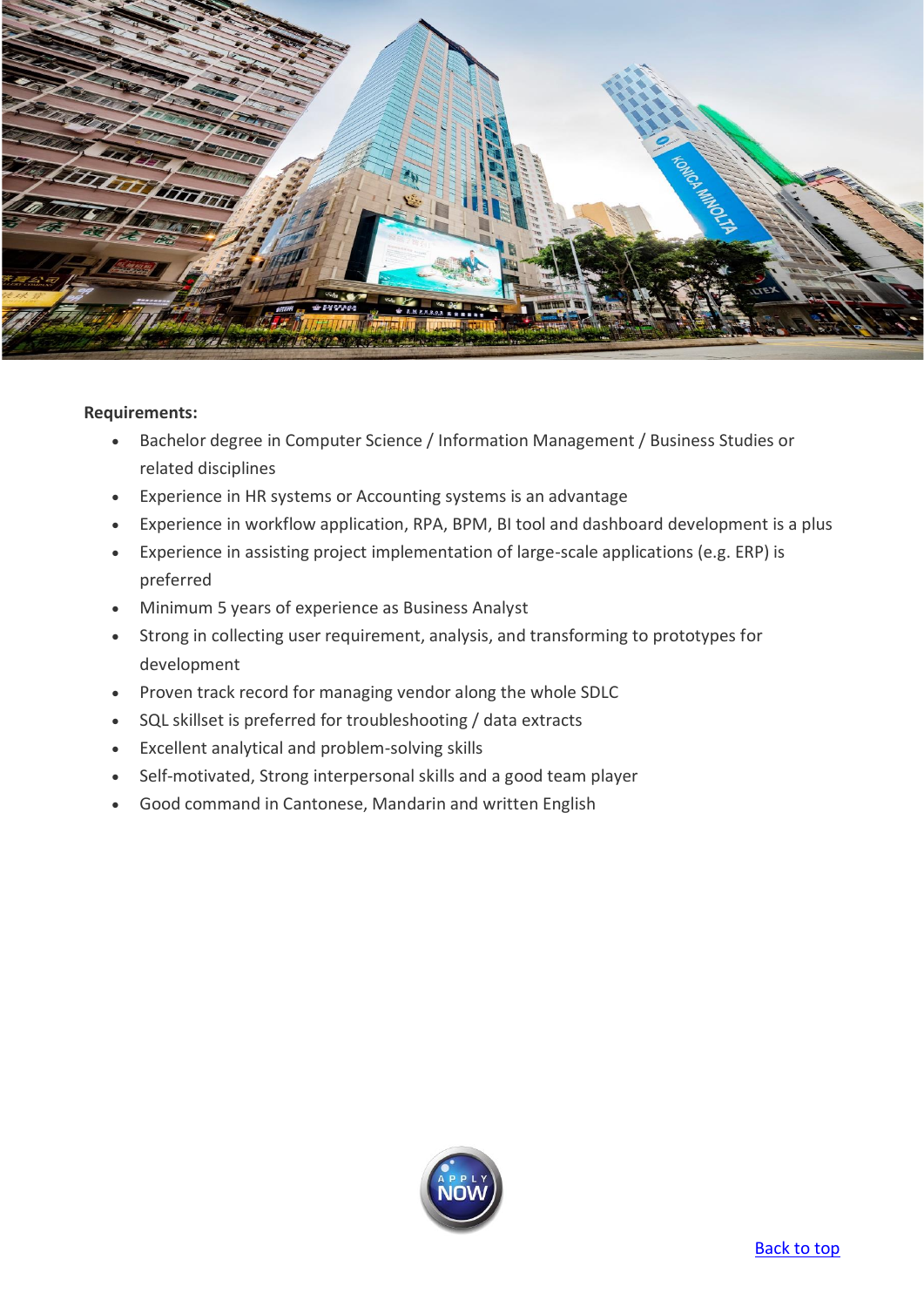

## **Senior Software Engineer**

#### <span id="page-3-0"></span>**Responsibilities:**

- Assist project manager to implement across software development life cycle (SDLC), including project tracking, requirement gathering, technical / non-technical documentation, system design, coding, quality assurance and system go-live.
- Perform project progress monitoring, report project status and project risk to project manager
- Perform business analysis, user requirement collection and assist stakeholders in developing business process flow
- Translate business requirements into functional design, business workflow specification
- Understand the needs, facilitate and balance the requirements amongst multiple business stakeholders and recommend solutions
- Provide system design, database design and design specification
- Conduct application development, coding and system integration according to the agreed design specification
- Prepare test plans, conduct quality assurance test, coordinate UAT including issue tracking & fixing activities and providing end user training when necessary
- Closely work with end-users to perform SIT, UAT, Performance Test, Production rollout, post-implementation support and problem solving
- Manage and monitor various projects and able to deliver agreed solution on time
- Liaise with vendors for requirement, quotation, contracts and implementation

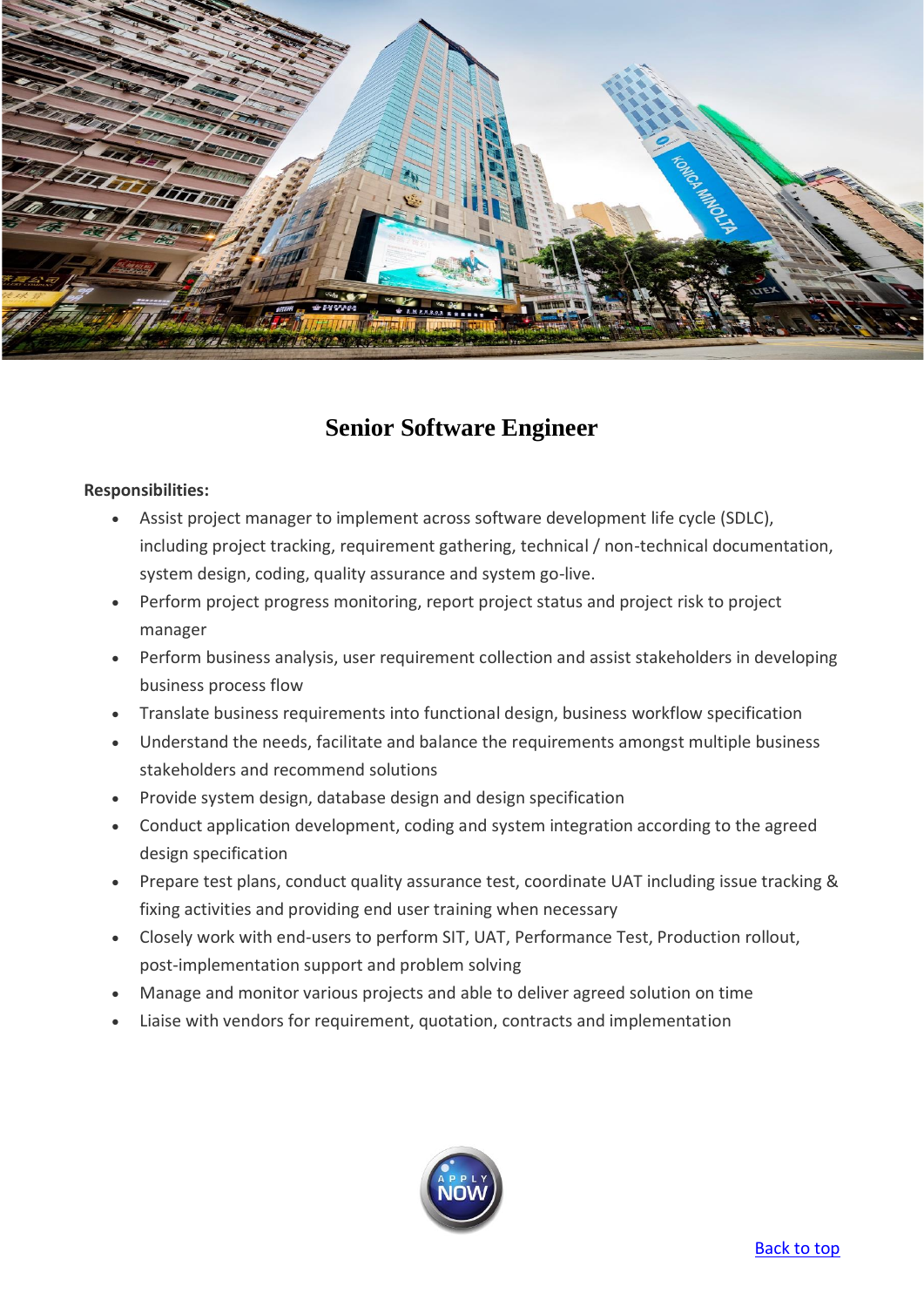

- Bachelor degree in Computer Science / Information Management or related disciplines
- Minimum of 5 years of experience as software development
- Solid experience in mobile development, .Net, relational database, API integration
- Experience in PHP, HTML5, Java script, Restful API, nosql database and cloud programming is an advantage
- Knowledge in Social Network Platform API (Facebook, Instagram, YouTube) is a plus
- Experience in FinTech, digital transformation, workflow application, BI tool and dashboard development is preferred
- Good in collecting user requirement, analysis, and transforming to technical and nontechnical documentation
- Proven track record for managing vendor along the whole SDLC
- Excellent analytical and problem-solving skills
- Self-motivated, Strong interpersonal skills and a good team player
- Good command of written and spoken English, Cantonese and Mandarin

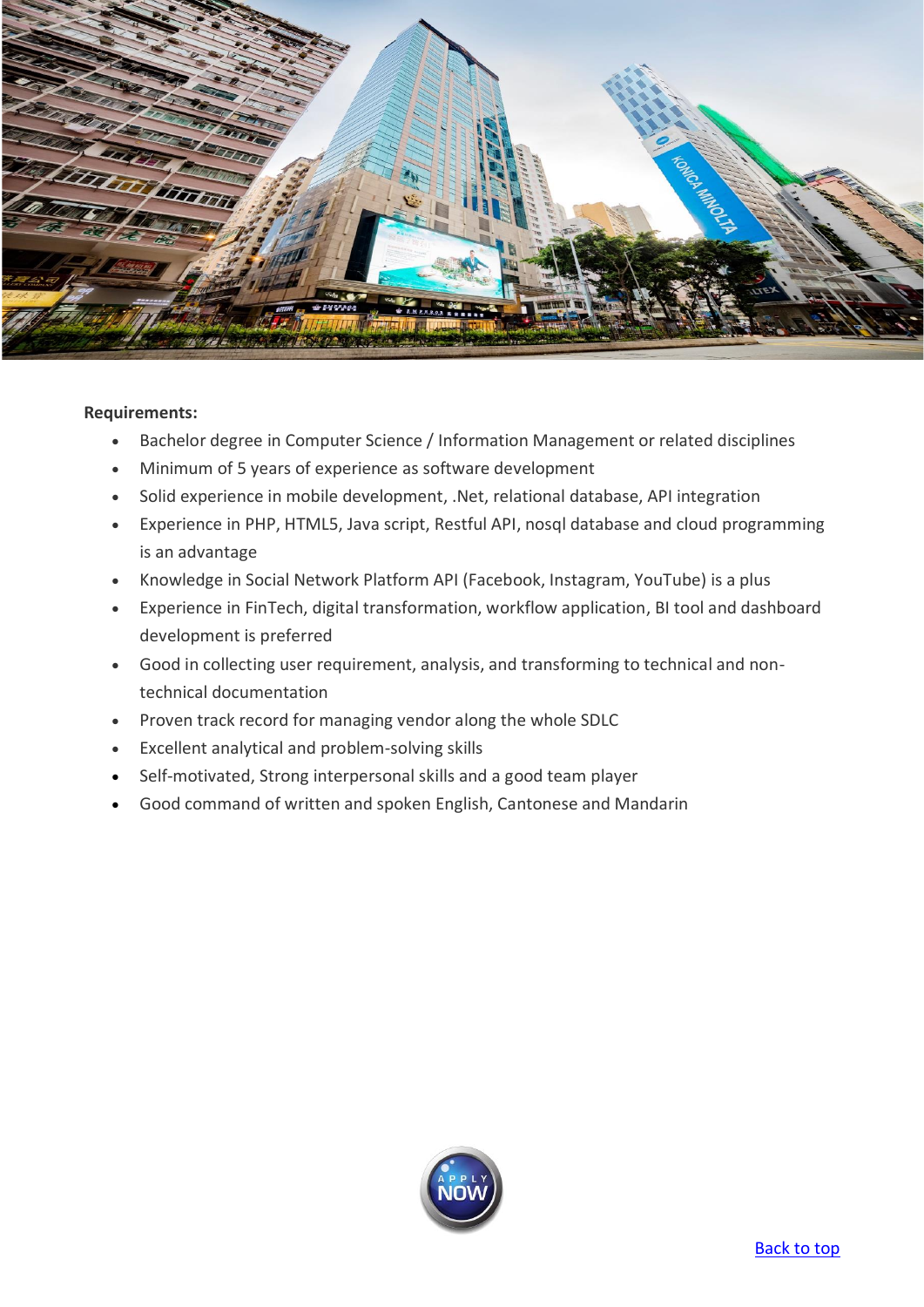

# **Service Desk Engineer**

#### <span id="page-5-0"></span>**Responsibilities:**

- Provide technical assistance proactively as 1st line support
- Provide office PC Hardware, Software installation maintenance and upgrade
- Provide helpdesk support to users on desktop computing and office equipment
- Handle internal network and solve the connection problem
- Perform hardware and software inventory control
- Communicate with hardware and software vendors to ensure the provision of effective work orders
- Work closely with internal and external parties and complete requests

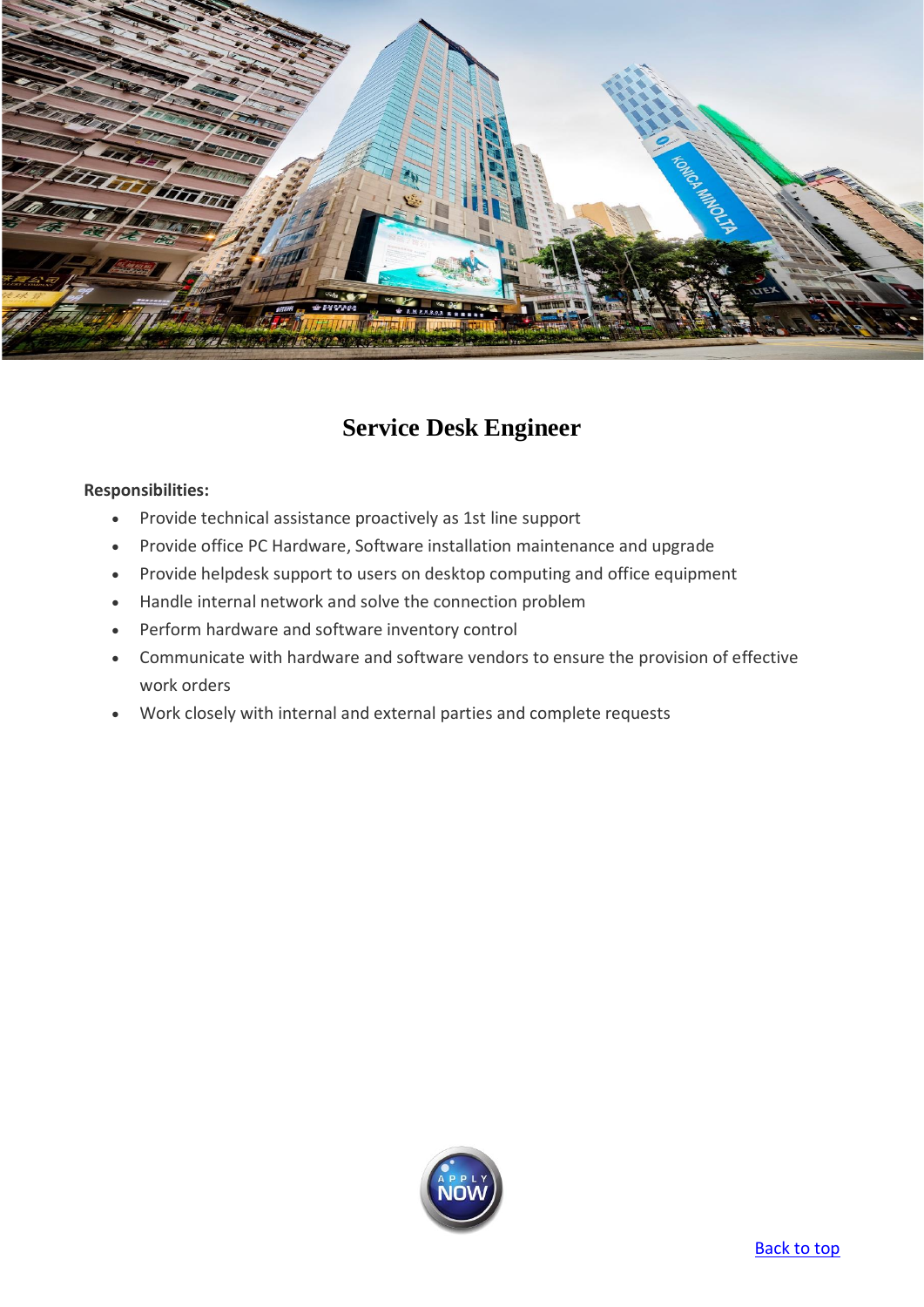

- Graduate of IVE or Diploma in Computer Studies, Information Technology or other related disciplines
- Minimum 2 years' experience in IT support including user, Windows server and network support
- Hands on experience in system administration of Microsoft platform such as Windows Server, AD, Exchange, M365, File services, and virtualization technologies
- In-depth technical knowledge in Wintel and Apple platform including MS Office Suite and **SharePoint**
- Knowledge in Server, PC, and LAN / WAN and networking equipment
- Solid experience in PC installation & maintenance is an advantage
- Knowledge in window applications and system
- Familiar use in Outlook / MS Word / Excel / Powerpoint
- Self-motivated, quick learner, and strong sense of responsibility
- Effective team player and excellent interpersonal skills
- Cantonese and English communication skillFluent in both written and spoken English and Chinese. Proficiency in Mandarin will be an advantage
- Ability to work independently with minimal supervision and assistance
- Strong communication and collaboration skills

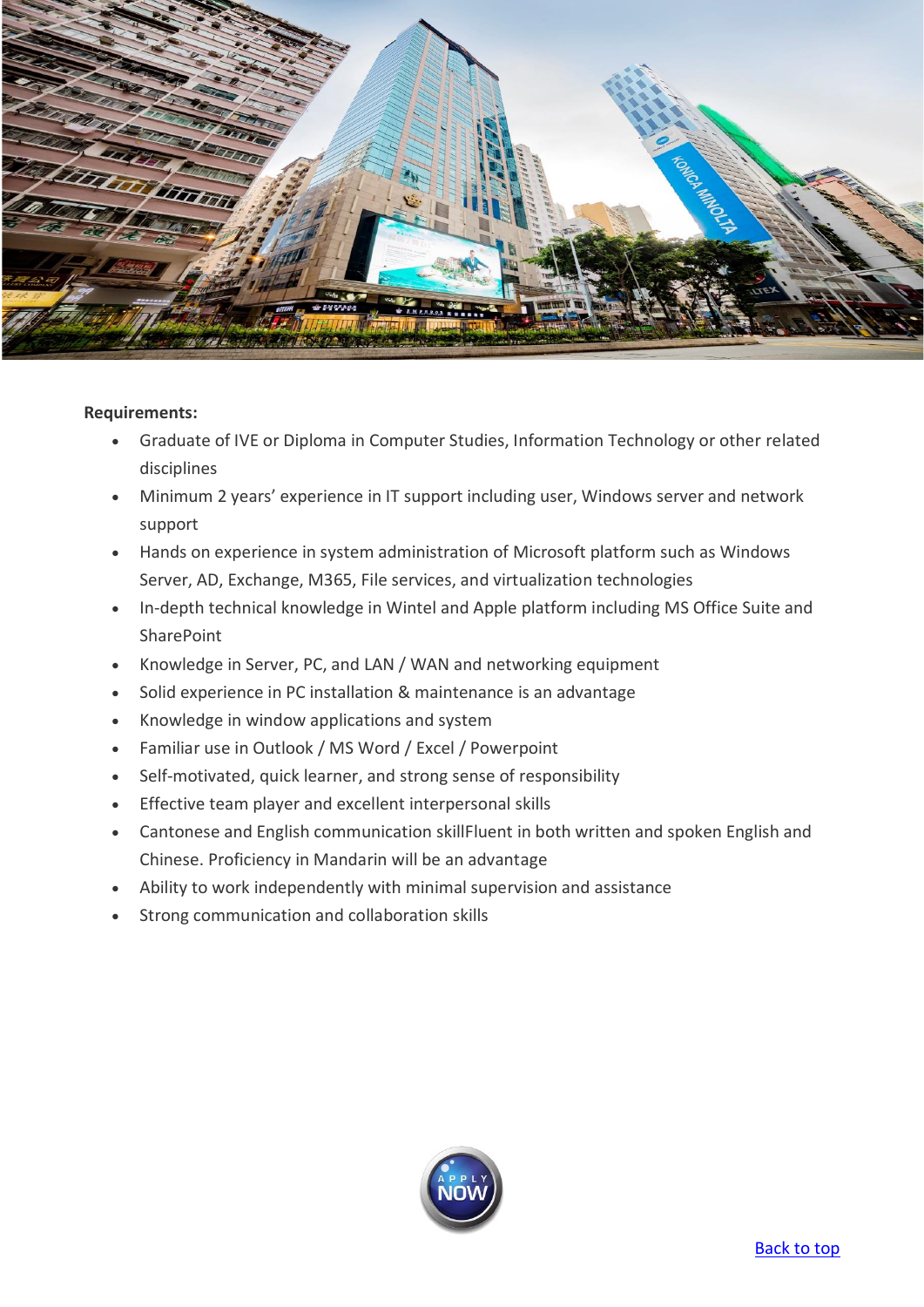

# **Internal Audit Officer**

#### <span id="page-7-0"></span>**Responsibilities:**

- Conduct risk-based financial, operational and compliance audit engagements including evaluation of internal controls, design of audit program and execution of fieldwork
- Conduct audit follow-up review
- Provide value-added recommendations to strengthen the overall control environment
- Prepare timely internal audit reports
- Participate in ad-hoc projects

- Bachelor Degree or above in finance or accounting
- CPA qualified or student member
- 1 2 year(s) internal or external audit experience
- Good report writing skills
- Familiar with PC software (Excel, MS Word)
- Self-motivated, strong analytical and critical mind set
- Excellent communication skills to interact effectively with different business and operational units
- Fresh graduates are welcomed

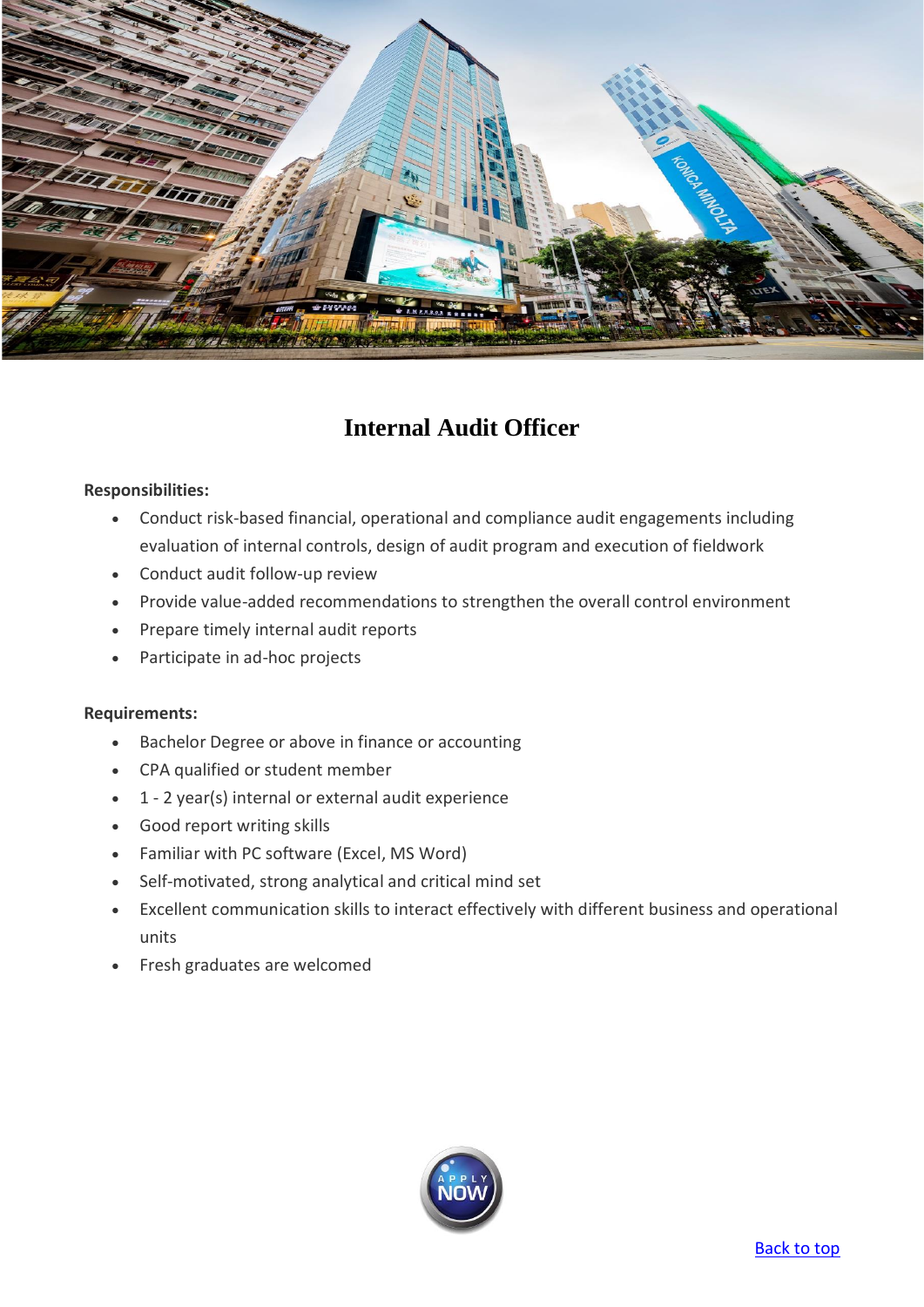

# **Talent Acquisition Specialist**

#### <span id="page-8-0"></span>**Responsibilities:**

- Manage the whole recruitment process from discussing requirements with hiring managers, job posting, conducting interview, to extending offer
- Reach out to passive candidates using various search tools
- Ensure satisfactory candidate experience during the recruitment process
- Act as key person in Talent Acquisition & Employer Branding projects. Plan & Manage social media content, Analyze channel effectiveness, Conduct market research & salary benchmark
- Create and present insightful reports and make appropriate recommendations on hiring strategy

- Manage the whole recruitment process from discussing requirements with hiring managers, job posting, conducting interview, to extending offer
- Reach out to passive candidates using various search tools
- Ensure satisfactory candidate experience during the recruitment process
- Act as key person in Talent Acquisition & Employer Branding projects. Plan & Manage social media content, Analyze channel effectiveness, Conduct market research & salary benchmark
- Create and present insightful reports and make appropriate recommendations on hiring strategy